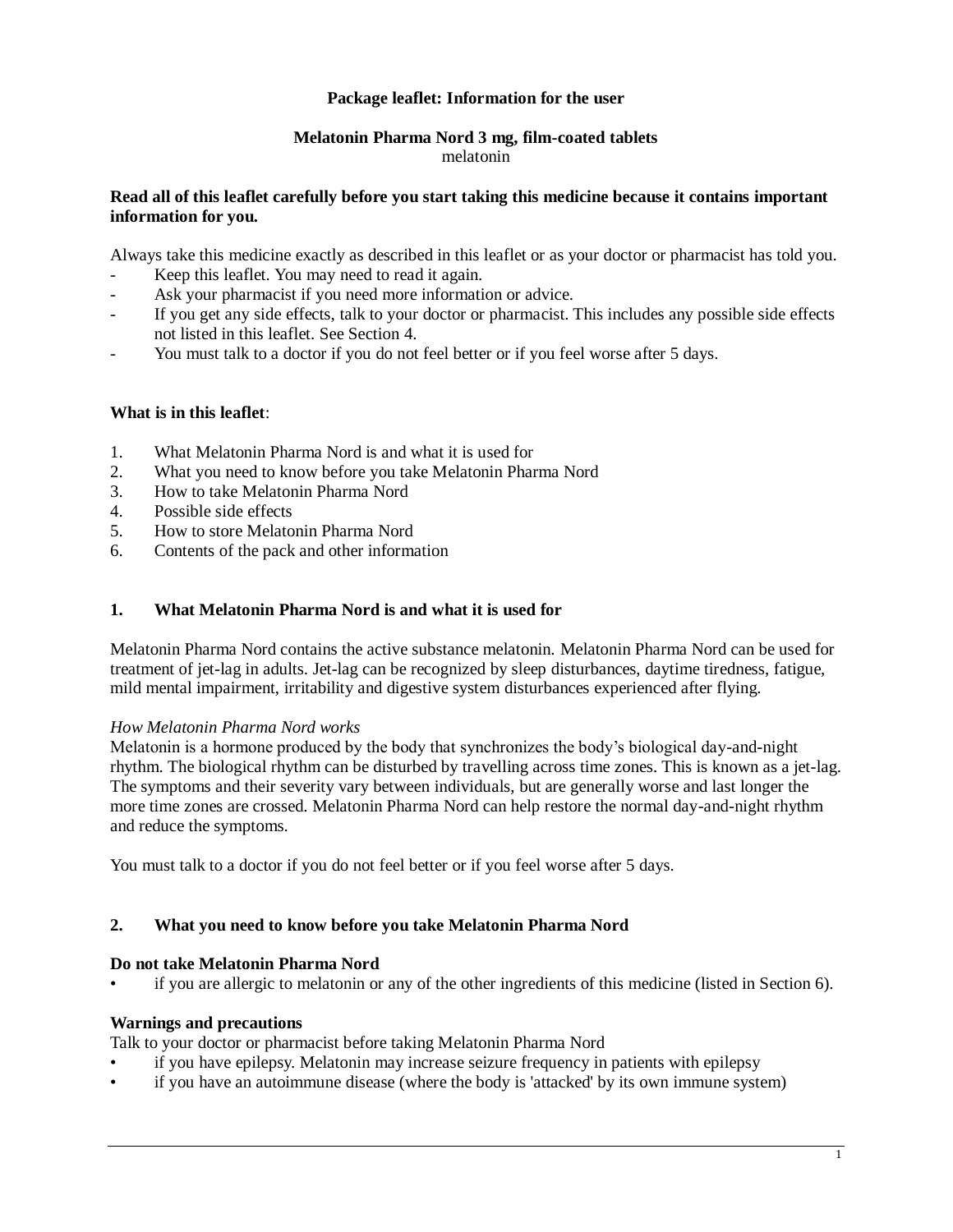- if you have diabetes or impaired glucose tolerance, as this medicine may increase the level of glucose in your blood
- if you suffer from significantly impaired liver function or kidney function
- if you smoke. Smoking may reduce the effect of Melatonin Pharma Nord as components of tobacco smoke can increase the breakdown of melatonin by the liver.

# **Children and adolescents**

Do not give this medicine to children and adolescents between 0 and 18 years as its safety and efficacy are unknown.

# **Other medicines and Melatonin Pharma Nord**

Tell your doctor or pharmacist if you are taking, have recently taken, or might take any other medicines.

- Fluvoxamine (used for the treatment of depression and obsessive-compulsive disorder), as fluvoxamine may increase the effect of melatonin
- Psoralens (used for the treatment of skin disorders e.g. psoriasis), as psoralens may increase the effect of melatonin
- Cimetidine (used for the treatment of stomach problems such as ulcers), as cimetidine may increase the effect of melatonin
- Estrogens (used in contraceptives or hormone replacement preparations), as estrogens may increase the effect of melatonin
- Quinolones (used in the treatment of bacterial infections), as quinolones may increase the effect of melatonin
- Rifampicin (used in the treatment of bacterial infections), as rifampicin may decrease the effect of melatonin
- Carbamazepine (used in the treatment of epilepsy), as carbamazepine may decrease the effect of melatonin
- Benzodiazepines and non-benzodiazepine hypnotics (medicines used to induce sleep, e.g. midazolam, temazepam, and zaleplon, zolpidem, zopiclone), as melatonin may enhance the sedative effect of such medicines, and may enhance certain side effects of zolpidem (morning sleepiness, nausea, confusion)

# **Melatonin Pharma Nord with food and alcohol**

- This medicine should not be taken with food (see Section 3).
- As alcohol can impair sleep and potentially worsen certain symptoms of jet-lag (e.g. headache, morning fatigue, concentration) it is recommended that alcohol is not consumed while taking this medicine.

# **Pregnancy, breast-feeding and fertility**

If you are pregnant or breast-feeding, think you may be pregnant or are planning to have a baby, ask your doctor or pharmacist for advice before taking this medicine.

# *Pregnancy*

Melatonin Pharma Nord is not recommended if you are pregnant. Melatonin crosses the placenta and there is insufficient information on the risk this may pose to the unborn child. If you are a woman of childbearing potential you have to use contraception.

# *Breast-feeding*

Melatonin Pharma Nord is not recommended if you are breast-feeding. Melatonin is excreted in human milk, and a risk to the breast-fed infant or child cannot be excluded.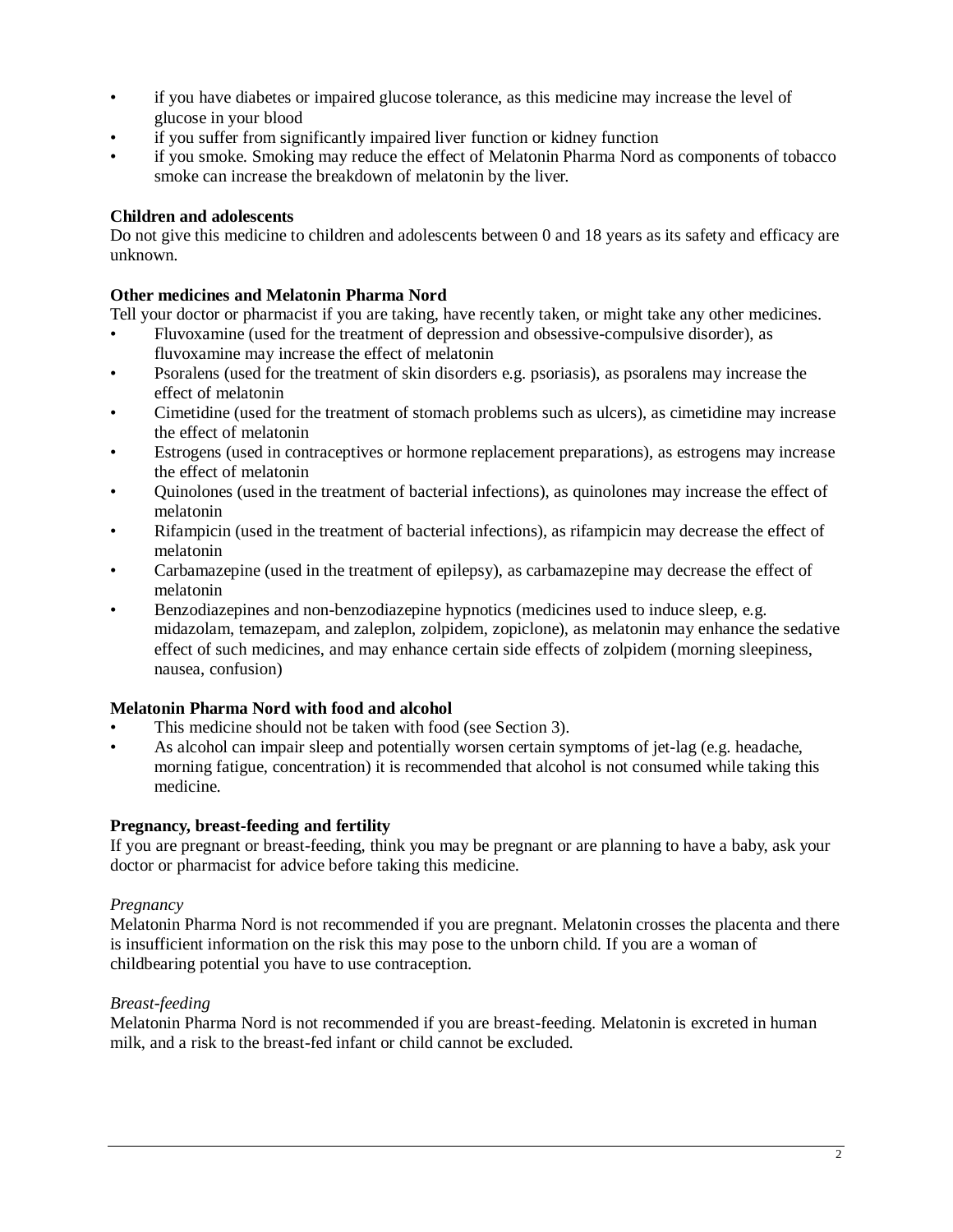# *Fertility*

Melatonin Pharma Nord is not recommended in women and men planning to have a baby as there is insufficient information on the effects of melatonin on female and male fertility.

### **Driving and using machines**

Melatonin Pharma Nord may cause drowsiness and may decrease alertness for several hours after intake. Therefore, this medicine should not be taken prior to driving or using machines.

### **3. How to take Melatonin Pharma Nord**

Always take this medicine exactly as described in this leaflet or as your doctor or pharmacist has told you. Check with your doctor or pharmacist if you are not sure.

The recommended dose for adults and elderly is 1 tablet daily for a maximum of 5 days. When the effect of Melatonin Pharma Nord is inadequate, 2 tablets can be taken simultaneously.

The first dose should be taken on arrival at destination at your usual bed-time. Intake on the following days should also be at your usual bed-time. Tablet(s) should not be taken before 20:00 hr or after 04:00 hr.

Tablets should be swallowed whole with water or other liquid (e.g. milk, fruit juice). Food should not be consumed 2 hours before or 2 hours after intake of Melatonin Pharma Nord.

Melatonin Pharma Nord 3 mg may be taken for a maximum of 16 treatment periods per year.

### **If you take more Melatonin Pharma Nord than you should**

If you have taken more Melatonin Pharma Nord than recommended and you do not feel well, please contact your doctor, hospital or pharmacy.

The most common symptoms of overdose are drowsiness, headache, dizziness, and nausea.

#### **If you forget to take Melatonin Pharma Nord**

If you forget to take a tablet(s) at bedtime and wake during the night you may take the forgotten dose but at no later than 04:00 hr.

Do not take a double dose to make up for a missed dose.

#### **If you stop taking Melatonin Pharma Nord**

If you stop taking Melatonin Pharma Nord, it will not have any harmful effects or withdrawal symptoms.

If you have any further questions on the use of this medicine, ask your doctor or pharmacist.

# **4. Possible side effects**

Like all medicines, this medicine can cause side effects, although not everybody gets them.

#### **Serious side effects**

If you experience any of the following serious side effects stop taking this medicine and contact your doctor *immediately*: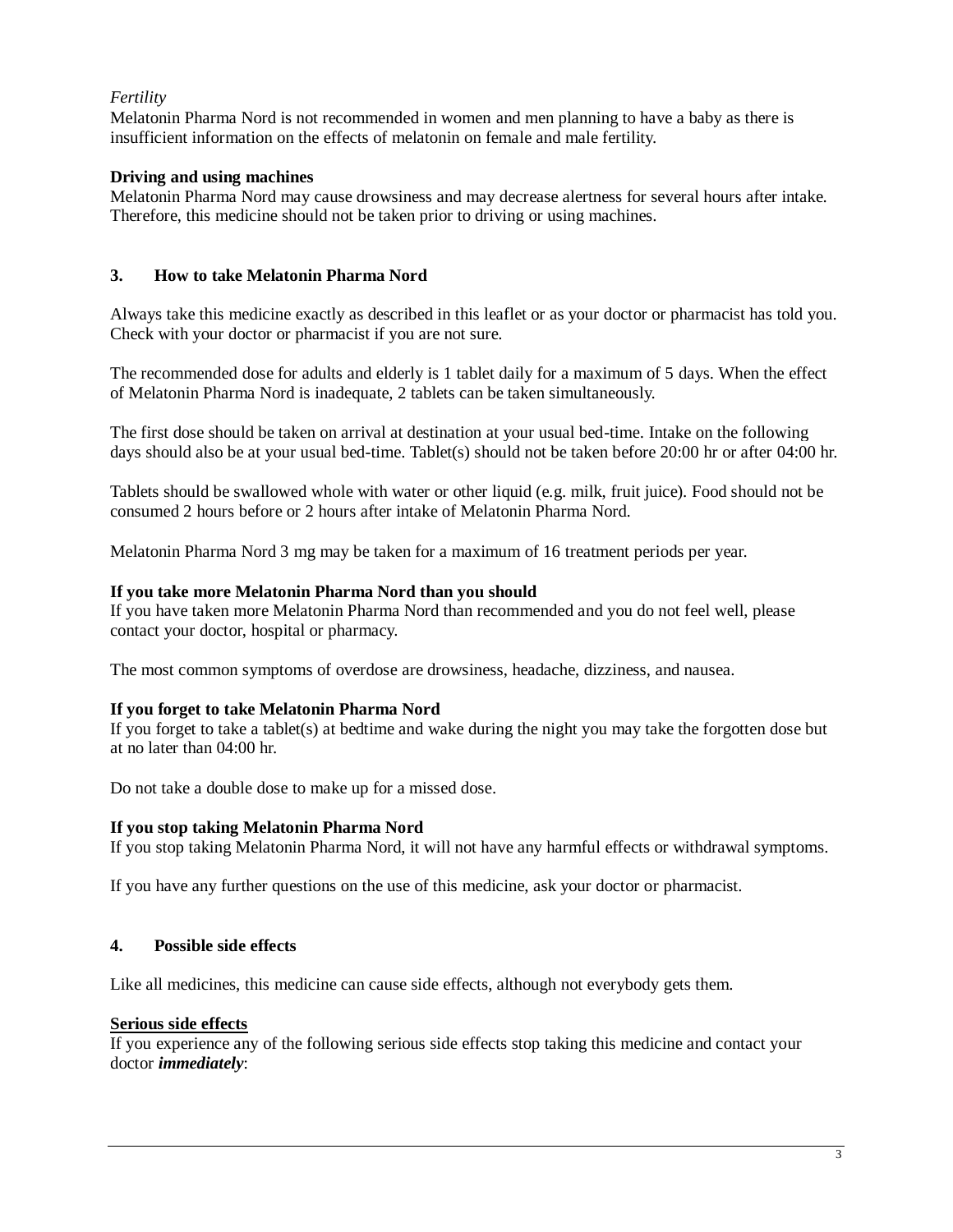## **Uncommon side effects** (may affect up to 1 in 100 people)

- Chest pain.

**Rare side effects** (may affect up to 1 in 1,000 people)

- Reduced number of white blood cells in the blood
- Reduced number of blood platelets, which increases the risk of bleeding or bruising
- **Disorientation**
- Fainting
- Visual impairment, including blurred vision
- Feeling your heartbeat ('pounding chest')
- Blood (red blood cells) in the urine

**Not known** (frequency cannot be estimated from available data)

Severe allergic reaction resulting in swelling of the tongue or lining of the mouth

#### **Non-serious side effects**

If you experience any of the following non-serious side effects contact your doctor or pharmacist:

#### **Common side effects** (may affect up to 1 in 10 people)

- Headache
- **Drowsiness**

#### **Uncommon side effects** (may affect up to 1 in 100 people)

- Irritability, nervousness, restlessness, abnormal dreams, anxiety
- **Dizziness**
- High blood pressure
- Abdominal pain, upper abdominal pain, indigestion, mouth ulceration, dry mouth, nausea
- Itching, rash, dry skin
- Excretion of glucose in the urine, excess protein in the urine
- Feeling unwell
- Weight increase

#### **Rare side effects** (may affect up to 1 in 1,000 people)

- High levels of certain fat molecules (triglycerides) in the blood
- Altered mood, aggression, increased sex drive
- Memory impairment, restless legs syndrome, 'pins and needles' sensation
- Watery eyes
- Hot flushes
- Vomiting, wind, excess saliva, bad breath, inflammation of the stomach lining
- Nail disorder
- Arthritis, muscle spasms
- Passing large volumes of urine
- Prolonged erection that might be painful, inflammation of the prostate gland
- **Thirst**
- Abnormal levels of electrolytes in the blood

#### **Not known (**frequency cannot be estimated from available data**)**

- Hypersensitivity reactions
- High blood glucose level
- Flow of milk from the breasts (also in men)

#### **Reporting of side effects**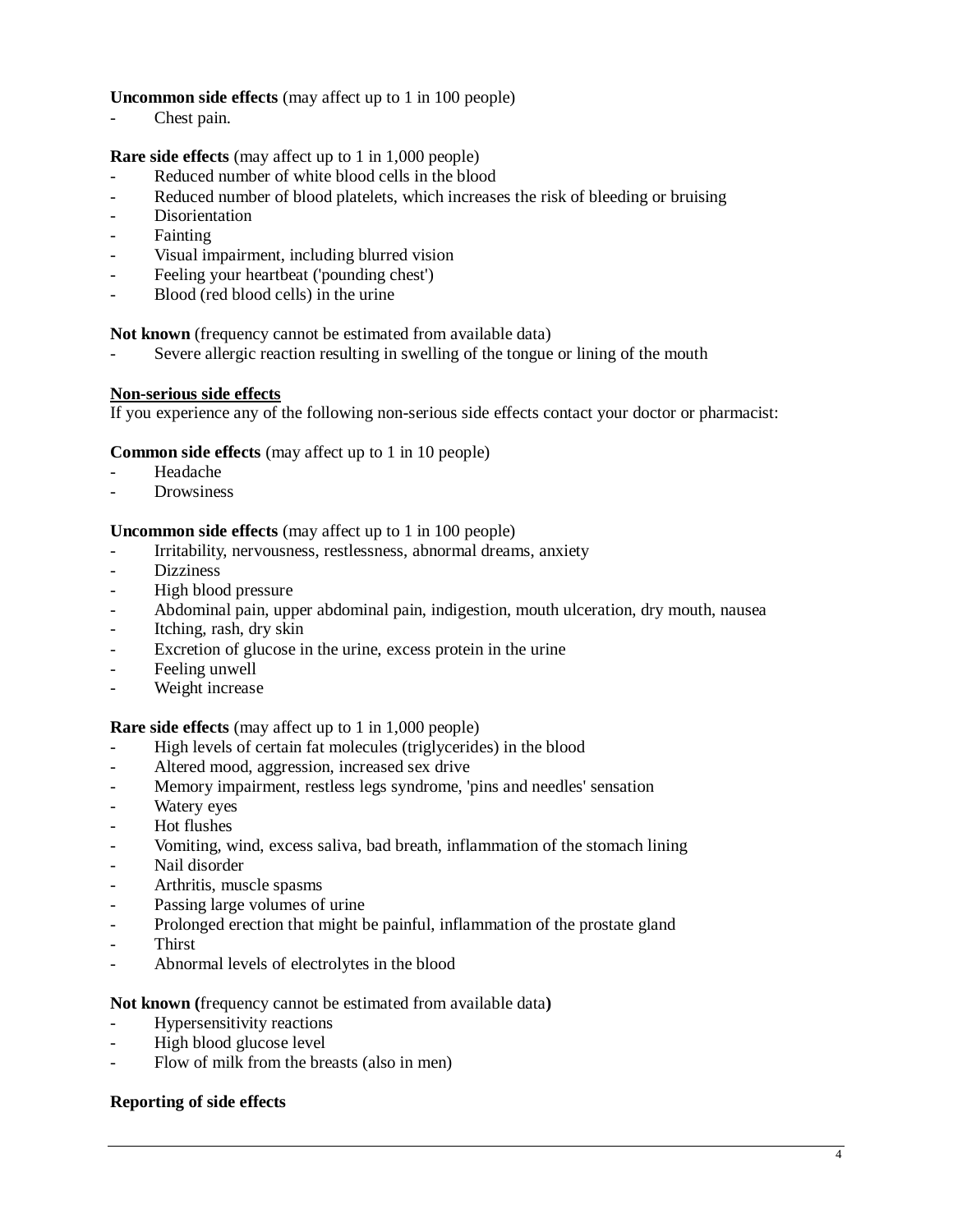If you get any side effects, talk to your doctor or pharmacist. This includes any possible side effects not listed in this leaflet. You or your relatives can also report side effects directly via HPRA Pharmacovigilance. Website: [www.hpra.ie.](http://www.hpra.ie/) By reporting side effects you can help provide more information on the safety of this medicine.

# **5. How to store Melatonin Pharma Nord**

- Keep this medicine out of the sight and reach of children.
- Do not use this medicine after the expiry date which is stated on the outer carton and blister after EXP. The expiry date refers to the last day of that month.
- This medicine does not require any special temperature storage conditions.
- Melatonin Pharma Nord should be stored in the original packaging in order to protect from light.

Do not throw away any medicines via wastewater or household waste. Ask your pharmacist how to throw away any medicines you no longer use. These measures will help protect the environment.

# **6. Contents of the pack and other information**

# **What Melatonin Pharma Nord contains**

- The active substance is melatonin. Each tablet contains 3 mg melatonin.
- The other ingredients are: magnesium stearate, colloid silica anhydrous, maltodextrin, microcrystalline cellulose, croscarmellose sodium. *Film coating*: hypromellose.

# **What Melatonin Pharma Nord looks like and contents of the pack**

Round, biconvex, clear-coated, white to off-white tablet. Size 7.5 mm.

Blister pack containing 10 or 30 film-coated tablets.

Not all pack sizes may be marketed

# **Marketing Authorisation Holder and Manufacturer**

Pharma Nord Aps Tinglykke 4-6 DK-6500 Vojens Denmark

# **This medicinal product is authorised in the Member States of the EEA under the following names:**

| Belgium   | Melatonine Pharma Nord 3 mg comprimés pélliculés / filmomhulde tabletten /<br>Melatonin Pharma Nord 3 mg Filmtabletten |
|-----------|------------------------------------------------------------------------------------------------------------------------|
| Estonia   | Melatoniin Pharma Nord 3 mg õhukese polümeerikattega tabletid                                                          |
| Hungary   | Melatonin Pharma Nord 3 mg filmtabletta                                                                                |
| Ireland   | Melatonin Pharma Nord 3 mg film-coated tablets                                                                         |
| Latvia    | Melatonin Pharma Nord 3 mg apvalkotās tabletes                                                                         |
| Lithuania | Melatoninas Pharma Nord 3 mg plėvele dengtos tabletės                                                                  |